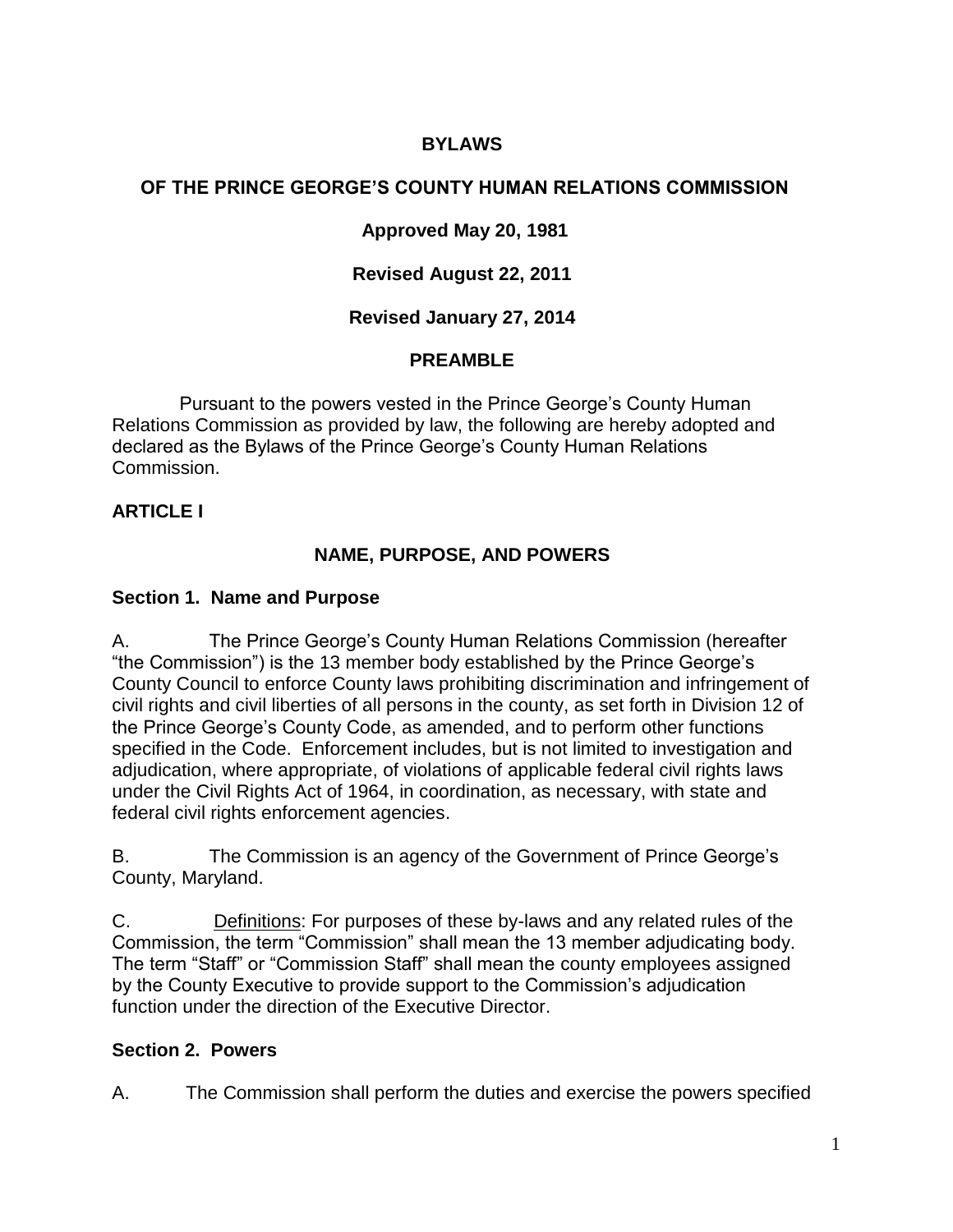in the Prince George's County Code Division 12 as amended, and other pertinent provisions of law.

B. The Commission may make and publish rules and regulations and prescribe policies and procedures, subject to approval by the County Executive, necessary to carry out its powers and duties.

# **ARTICLE II**

# **OFFICERS OF THE COMMISSION AND THEIR SELECTION**

## **Section 1. Officers and Their Terms**

A. The officers of the Commission shall be the Chair, the Vice Chair and the Secretary.

B. Officers shall assume their official duties upon selection and shall serve for a term of one year or until their successors are selected. The Vice Chair and the Secretary shall not serve for more than four consecutive full terms.

## **Section 2. Selection of Officers**

A. The Chair shall be designated by the County Executive each year and shall serve at the pleasure of the County Executive. A vacancy in the office of Chair shall be filled by the County Executive. Until such vacancy is filled, the Vice Chair shall act as Chair with the title "Acting Chair".

B. The Vice Chair and Secretary shall be elected annually by secret ballot at the annual meeting of the Commission, which shall be held in October of each year. Election to each office requires a simple majority vote of the full commission. A vacancy in the office of Vice Chair or Secretary shall be filled by election at any regularly scheduled Commission meeting. An officer, so elected, shall serve for the remainder of the predecessor's term or until a successor is selected.

# **ARTICLE III**

# **DUTIES OF OFFICERS**

# **Section 1. The Chair**

 The Chair shall represent the Commission before all public bodies, but may designate some other person to perform that function; shall preside at all meetings of the Commission; shall be authorized to sign, on behalf of the Commission, all papers to be executed in the name of the Commission or by the Commission as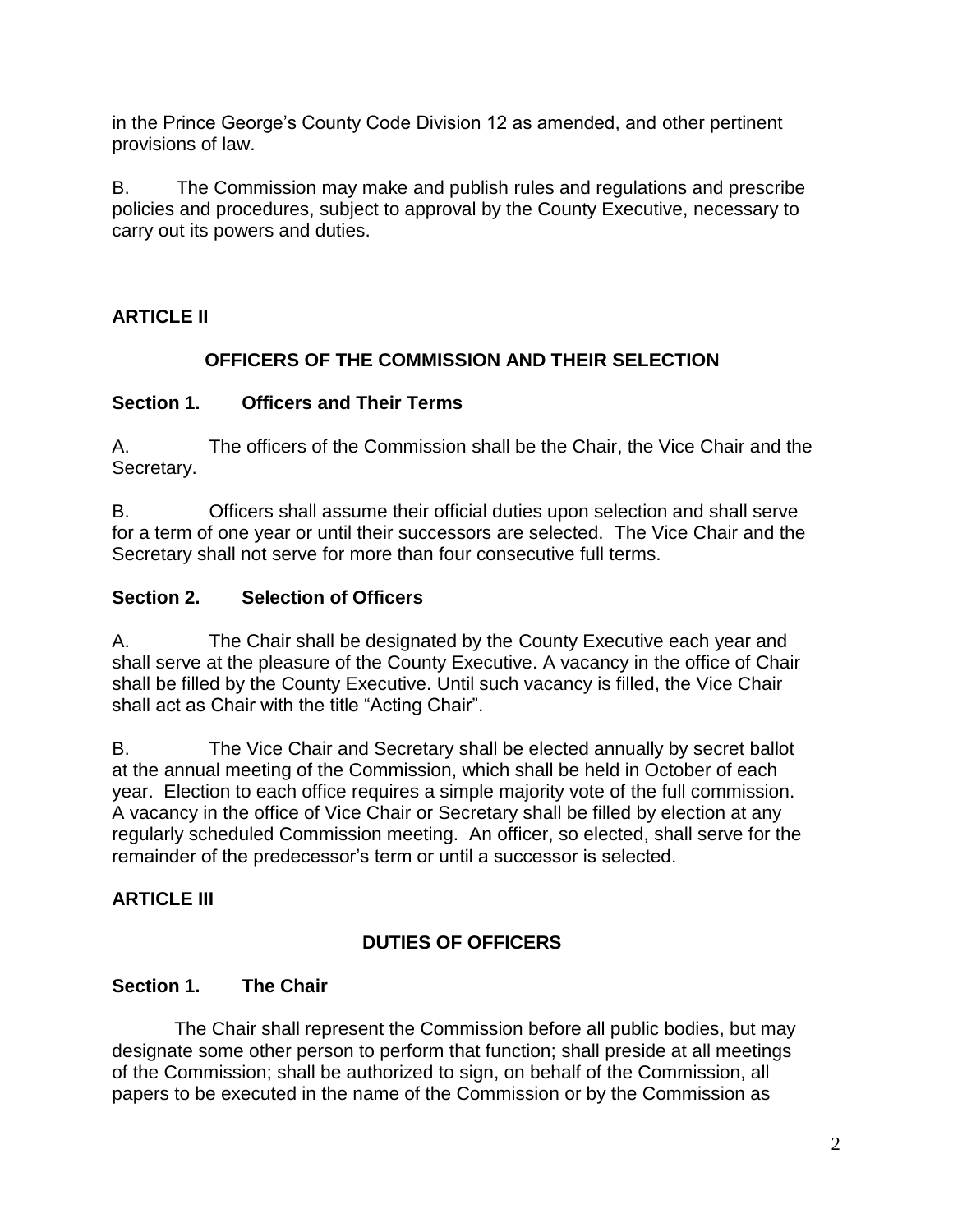required by law; shall sign the records of the proceedings of all meetings of the Commission; shall direct the work of the Commission and the Hearing Panels and Commission's standing and ad hoc committees in order to assure that the Commission's statutory responsibilities are discharged; and shall perform such other duties as are prescribed in these Bylaws or assigned by the Commission.

#### **Section 2. The Vice Chair**

 The Vice Chair shall, at the request of or in the absence of the Chair, perform all the duties of the Chair and, while so doing, have and exercise all the authority and powers of the Chair; and shall perform such other duties as may from time to time be assigned by the Commission. The Vice Chair shall also be responsible for working with the panels to ensure an acceptable level of program activity

#### **Section 3. The Secretary**

 The Secretary shall ensure that minutes of every meeting are taken and shall, along with the Chair, manage the assignment of Commissioners to hearing panels and committees. The Secretary shall perform such other administrative duties as are prescribed in these Bylaws or assigned by the Commission.

## **ARTICLE IV**

# **THE EXECUTIVE DIRECTOR**

#### **Section 1. Selection**

A. The Executive Director of the Human Relations Commission shall be appointed by the County Executive in accordance with the procedure specified in Section 2-190 of Division 12 of the County Code.

B. The Executive Director shall serve at the pleasure of the County Executive.

## **Section 2. Authority and Powers**

A. The Executive Director shall have and exercise all authority and powers conferred by Division 12 of the County Code, as amended.

B. In addition to the authority and powers conferred by law, the Executive Director provides administrative support to the Commission and supervises the Commission Staff. Subject to the authority and applicable regulations and policies of Prince George's County Government, the Executive Director shall have the authority to appoint, promote, fix salaries, and assign duties, and terminate personnel who work on behalf of the Commission, as Commission staff or as consultants.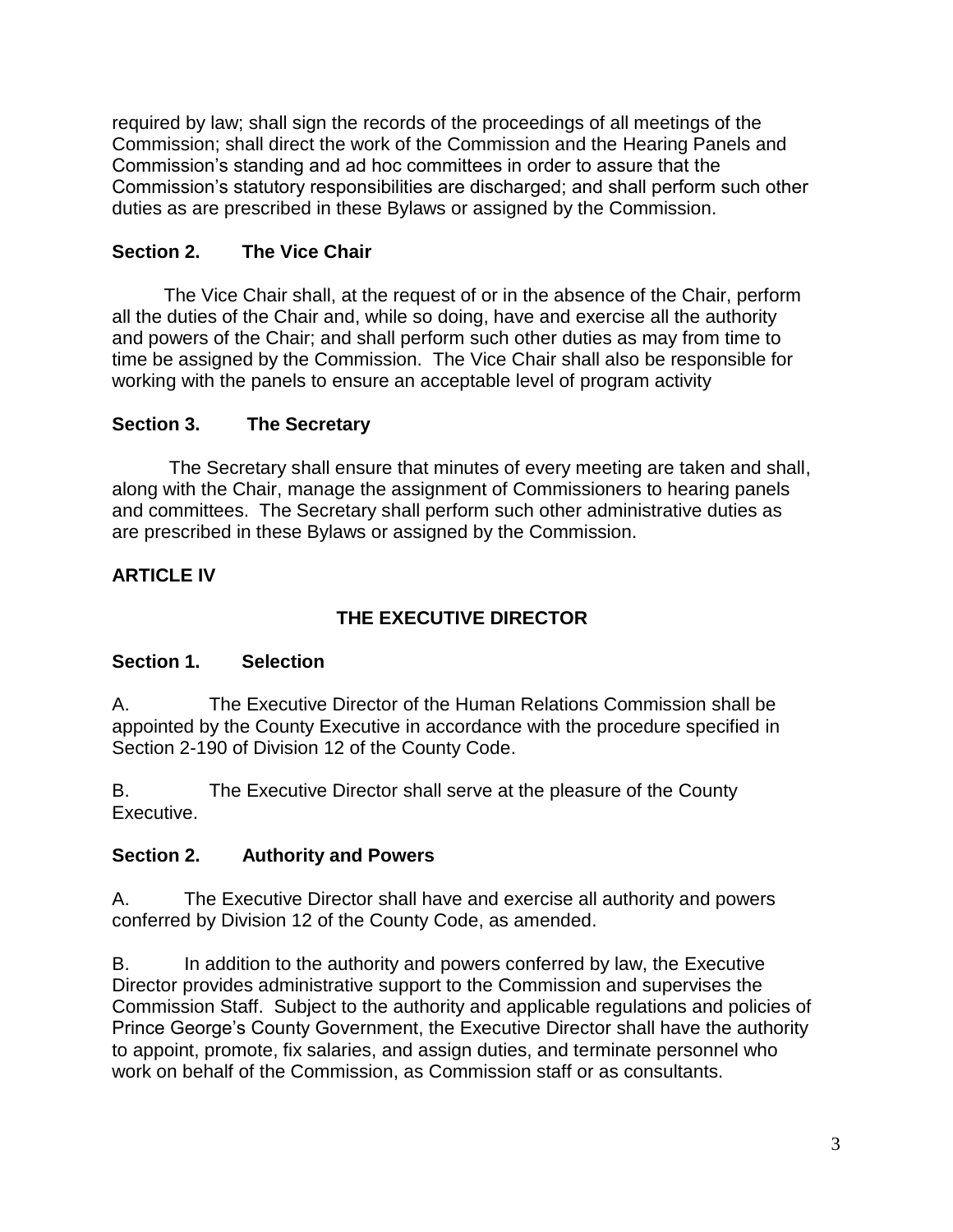C. The Executive Director shall be responsible for the preparation and preservation of written minutes of all meetings of the Commission and its committees and shall provide same to the Secretary of the Commission for presentation and approval at the following meeting.

# **ARTICLE V**

## **COUNSEL TO THE COMMISSION**

## **Section 1. Selection**

A. The Commission hereby establishes a position of Contract Counsel to the Commission. The Executive Director in cooperation with the County Executive will secure the services of an Attorney duly licensed in the State of Maryland and in good standing, to serve in this role.

B. The Contract Counsel to the Commission shall serve at the pleasure of the Commission, but a under an annual contract established by the Executive Director and approved by the County Executive.

## **Section 2. Authority and Powers**

 The Contract Counsel to the Commissioner shall provide advice and counsel to the Commission Panels Members during deliberations resulting from Public Hearings, as the Commissioners deem necessary, and shall provide direct technical assistance in the drafting of Memoranda of Law, Hearing Decisions and Findings of Fact and Conclusions of Law for Commission Panels and shall, per request, review Panel recommendations prior to presentation to the full Commission.

## **ARTICLE VI**

## **COMMISSION MEETINGS**

## **Section 1. Regular Meetings**

A. The Commission shall hold no less than ten regular meetings during each calendar year, which shall be open to the public, unless an executive session is called. Regular Commission meetings shall be held on the fourth Monday of each month.

B. The Chair shall annually present a schedule of the time and place for regular meetings for the ensuing year for approval by the Commission.

## **Section 2. Annual Meetings**

Each year on the fourth Monday in October, the Commission shall hold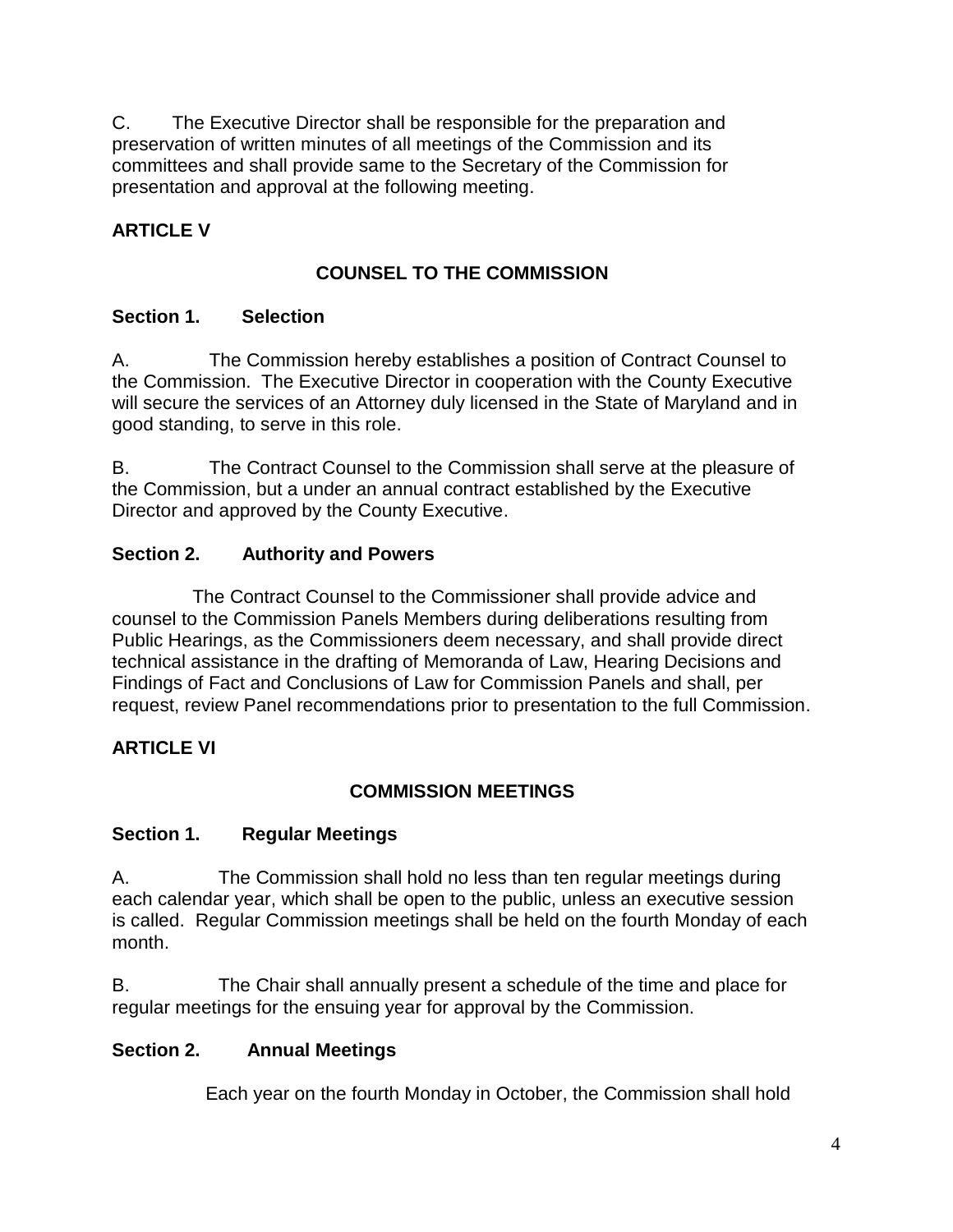its Annual Meeting, for the purpose of electing officers, appointing and confirming Hearing Panels and making Committee Assignments, receiving the Annual Report of the Executive Director, and for any other business that may arise.

# **Section 3. Special Meetings**

A special meeting may be called at any time by the Chair or upon request of at least three members of the Commission to the Chair. The convening of a special meeting shall be contingent upon satisfaction of the notice requirements in Article V, Section 3.B of these Bylaws, unless those requirements are waived by a majority of the members of the Commission then serving on the Commission. The waiver may be approved by telephone or other electronic modes of communication. Special Meetings shall also be open to the public in accordance with Article V, Section 5.B of these Bylaws.

# **Section 4. Location of Meetings; Notice of Meetings**

A. The Chair, in consultation with the Executive Director, shall determine the location of each regular or special Commission meeting.

B. Notice of time and place for each Commission meeting shall be given in writing to each Commission member no less than five days in advance of such meeting, except in cases of emergency, in which case the reason for the emergency shall be cited in the meeting minutes. To the extent practicable notice of meetings shall be disseminated to the public in the official journals, publications or websites of the Commission or County Government, or as otherwise prescribed by law.

C. The notice shall include a meeting agenda. The agenda shall be prepared by the Executive Director in consultation with the Chair. Discussions and actions by the Commission shall not be limited to the items in the agenda but may include any business consistent with these Bylaws and the statutory duties and powers of the Commission.

D. To the extent permitted by law, under unusual circumstances, a special or emergency meeting may be conducted in whole or in part by telephone or by other interactive modes of communication.

E. In the event that a majority of the members of the Commission then serving on the Commission waive the notice requirements as permitted in Section 2 of this Article, notice of the waiver and the special meeting shall be immediately provided to each member of the Commission by telephone or other electronic modes of communication.

# **Section 5. Conduct of Meetings**

A. A majority of the members then serving on the Commission shall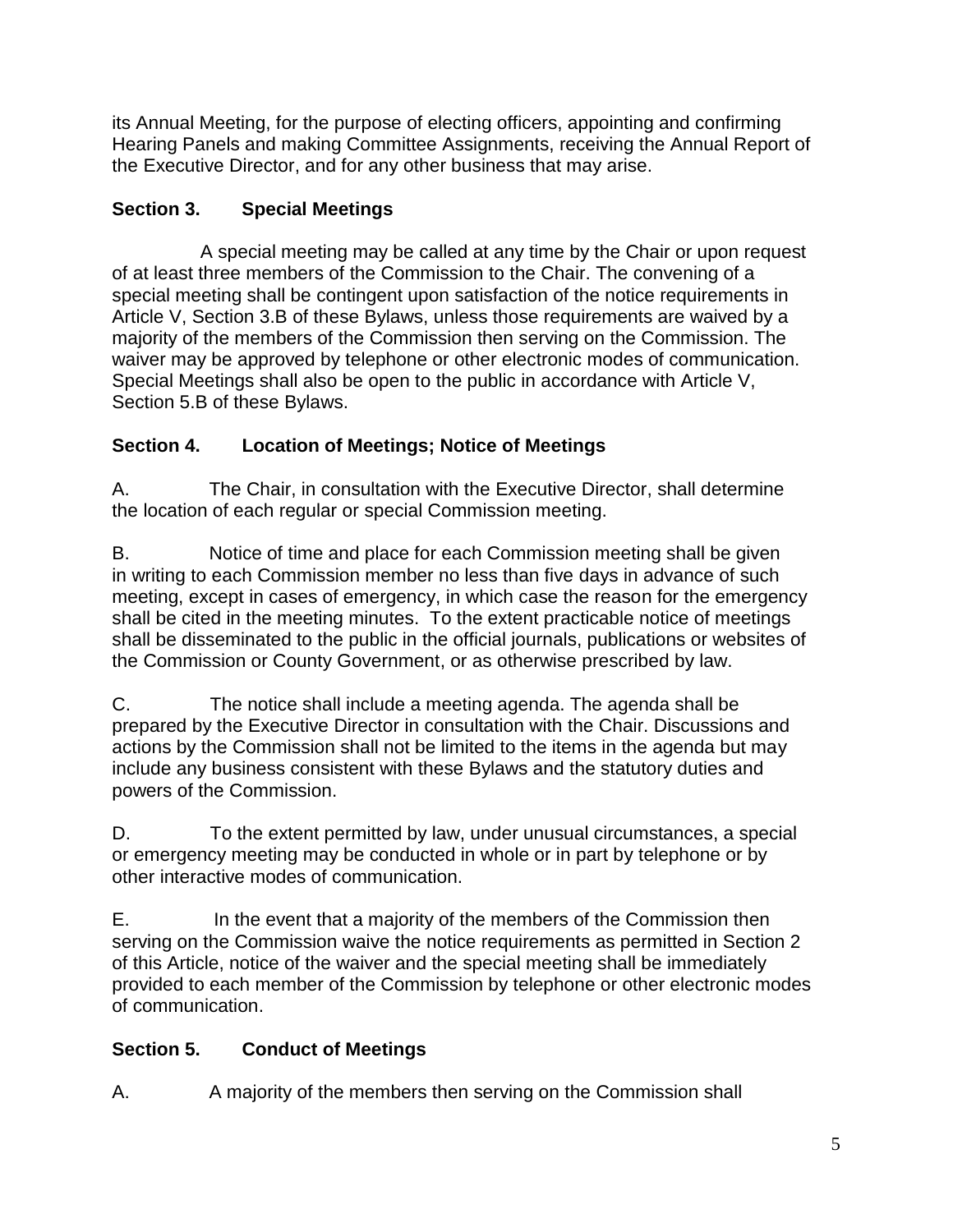constitute a quorum for the conduct of business at any Commission meeting. No formal action may be taken by the Commission without the approval of a majority of the members of the Commission then serving on the Commission.

B. All Commission meetings shall be conducted in accordance with the Maryland Open Meetings Act (Title 10, Subtitle 5 of the State Government Article, Annotated Code of Maryland). As provided in that law, the Commission may meet in executive session in certain enumerated circumstances, but only if a motion to meet in closed session is supported by majority of the members present and voting.

C. Voting on all matters before the Commission shall be by voice vote unless otherwise directed by the Chair or these Bylaws. In all cases where a vote is taken, the yeas, nays and abstentions shall be separately recorded, with the exception of a unanimous vote, which may be recorded as such.

D. Individuals desiring to address the Commission at a regular or special meeting may request that opportunity by submitting a written request to the Chair no later than seventy-two hours prior to the meeting. The request shall be acted upon by the Chair, who may at his or her discretion deny it, grant it, or grant it subject to limitations on the scope of time of presentation. No individual or group shall be entitled to address the Commission unless the subject of the presentation is deemed appropriate by the Chair and the duration of the presentation does not exceed limits imposed by the Chair. The restrictions in this paragraph do not prevent the Chair, at his or her discretion, from recognizing persons for comment during a Commission meeting.

E. Unless otherwise inconsistent with these Bylaws or Division 12 of the County Code, the conduct of all Commission meetings, including meetings of standing and ad hoc committees, shall be governed by the rules contained in the latest revised version of *Robert's Rules of Order.* Adjudication of discrimination complaints being heard in Public Meetings before a Hearing Panel, where presentation of testimonial and documentary evidence is anticipated, shall be governed by the Rules of Procedure for Cases Heard by Hearing Panel.

## **Section 6. Records of the Proceedings of the Commission**

 Minutes of each Commission meeting shall be signed by the Secretary of the Commission and distributed to each Commission member before or at the next regular Commission meeting. Minutes may be amended by vote of the Commission at the next regular Commission meeting. Minutes shall be maintained in a form accessible to the public in the principal offices of the Commission or at such other location as the Commission may from time to time determine. Minutes of an executive session may be reviewed and amended in executive session and are available for public inspection only as provided in the Maryland Open Meetings Act.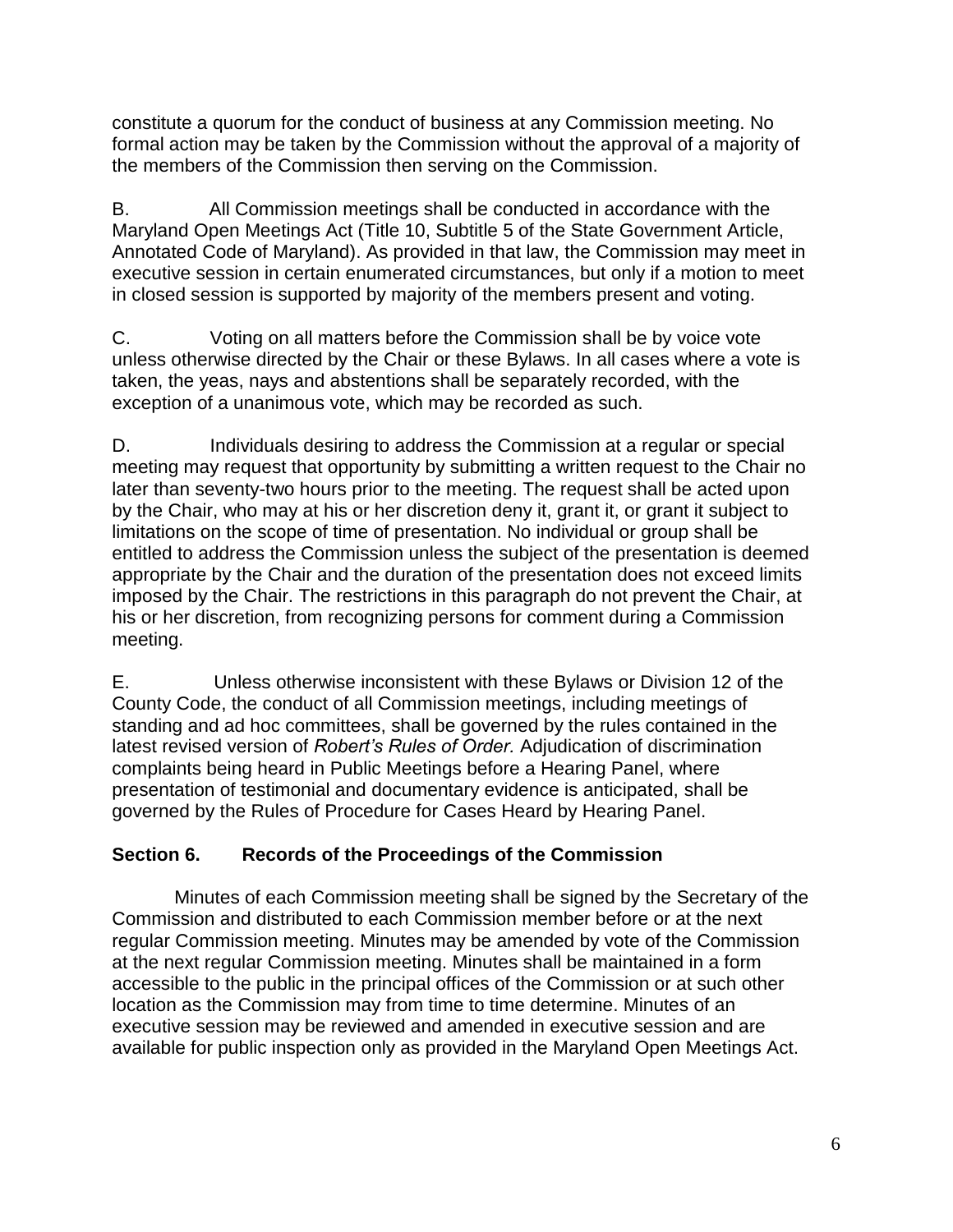## **Section 7. Attendance at Meetings**

A. It shall be the policy of the Commission that the workload of the Commissioners be equitably shared. Attendance at the Commission's Regular Meetings, Committee Meetings, Panel Hearings and other official meetings, is required unless excused. Meetings and programs to which Commissioners are invited, but where official Commission business will not be transacted, are not official meetings.

B. A Commissioner's absence at an official meeting may be excused if attendance is impossible or impractical due to a compelling medical, family, professional, vehicle-failure, or personal reason, and if the member requests to be excused. Such requests shall be communicated to the Clerk of the Commission, preferably prior to the meeting but in no case more than 48 hours after the meeting.

C. The Chairperson is responsible for determining whether an absence will be excused, based solely on the provisions in this section. An adverse determination must be communicated to the member, and may be challenged within two weeks of the notification in which case a final and binding determination shall be made by full Commission at its next regular meeting.

D. The Chairperson shall, within 10 business days of a Commissioners absence under the conditions listed here or violation of this provision, request by formal letter the resignation of any Commissioner who has:

missed three (3) or more consecutive meetings, unexcused; and/or

missed four (4) consecutive meetings, of which two or more were unexcused; and/or

- missed five (5) meetings in a calendar year, for any reason.

E. Should the Commissioner in question not resign within 10 calendar days of the issuance of the letter requesting resignation, the Chairperson shall place the subject on the agenda for the next regular Commission meeting. At the meeting, the Commissioner in question shall be entitled to present his/her argument against the request for resignation and ask that it be reconsidered. The full Commission shall then decide by simple majority vote whether to reaffirm the Chairperson's request for resignation or withdraw the request. Should the full Commission reject the member's argument, the Chairperson shall, without discretion, send a formal letter of notification to the County Executive requesting on the Commission's behalf that the position be declared vacant and that a new member be appointed at the earliest feasible date. Should the full Commission decide to withdraw its request for resignation; the member's attendance record will continue to affect the previous absences. If failure to attend a future meeting causes the policy to be violated again, the Chairperson shall, without discretion, send a formal letter of notification to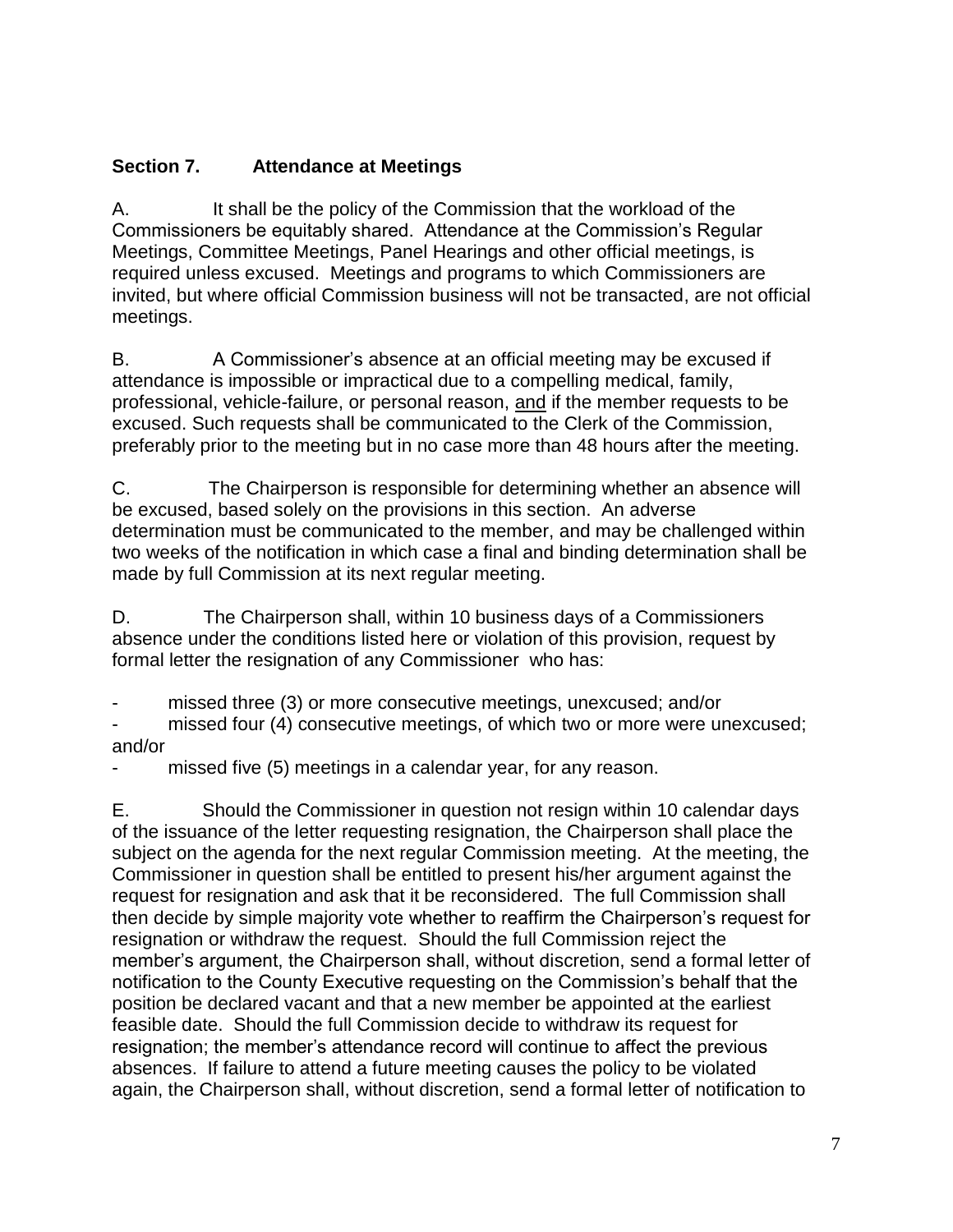the County Executive requesting on the Commission's behalf that the position be declared vacant and that new member be appointed at the earliest feasible date.

F. Names of Commissioners attending, Commissioners excused, and other absences shall be recorded in the minutes of each meeting.

G. After the last meeting of each calendar year, and not later than the next regularly scheduled meeting, the Clerk of the Commission shall compile for the official record and distribute to all Commissioners an Annual Attendance Summary showing the number of regular and other official meetings attended, excused absences, and unexcused absences for each member during the year.

# **ARTICLE VII**

# **HEARING PANELS AND COMMISSION COMMITTEES**

# **Section 1. Hearing Panels**

A.In addition to the committees set out in these Bylaws, the Commission shall establish Hearing Panels of no less than three Commissioners to hear and adjudicate claims of unlawful discrimination, as set forth in the County Code and all applicable federal and state statutes. The Hearing Panels shall be assigned to hear cases in the following categories: Housing, Employment, Law Enforcement, Public Accommodations, Education, Real Estate Transactions and Finance. Upon appointment by the County Executive or as soon thereafter as practicable, the Chair shall appoint members to each of the Hearing Panels.

B. A Chair and Vice Chair of each Hearing Panel shall be selected by the Chair of the Commission at the Annual Meeting, or at any other meeting scheduled for that purpose. In case of a vacancy on any of the Hearing Panels, the Commission Chair shall appoint a new member for the unexpired term. Members of the Commission may serve as officers or members of Hearing Panels for consecutive terms without limitation.

C. The Hearing Panels shall hear and decide, by simple majority vote, discrimination complaints in its subject area with the authority of the full Commission and shall perform all duties established by Division 12 of the County Code for the Commission in the resolution or adjudication of complaints of discrimination.

D. Hearing Panels shall meet as often as necessary in the calendar year, in their discretion, in order to effectively hear all the cases which they have been assigned. Subject to the timing requirements of local, state or federal law governing the timely resolution or full adjudication of discrimination complaints. Public Hearings shall be advertised to the public.

E. Issues of non-performance of Hearing Panel members shall be brought to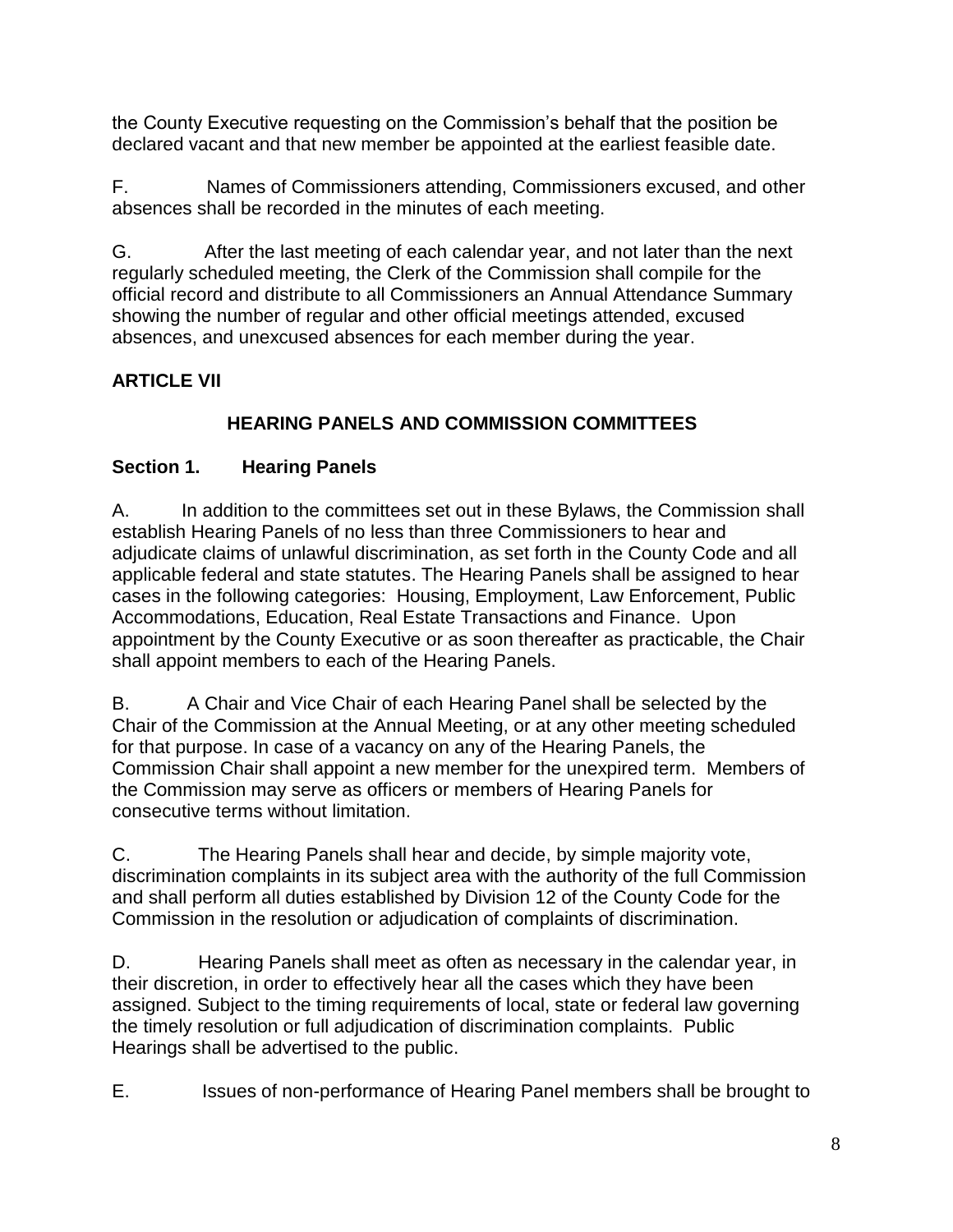the attention of the Chair of the Commission and the Executive Director, in a signed complaint by at least two Panel Members on the same panel requesting a performance review of the non-performing Panel Member. A copy of any allegations of non-performance shall be also provided to the non-performing Panel Member. The complaint shall be brought for action to the Commission at its Regular Commission meeting immediately following the filing of the complaint, where due and timely notice and opportunity for the Panel Member to respond, shall be provided. A simple majority vote of the Commission Members present at that meeting shall be required for any sanction recommended against the Panel Member.

## **Section 2. Standing and Ad Hoc Committees**

A. The Commission may also establish both standing and ad hoc committees. The Chair of the Commission shall be an ex officio member of all committees. Only voting members of the Commission shall be entitled to serve as members of Hearing Panels, standing or ad hoc committees. Upon appointment by the County Executive or as soon thereafter as practicable, the Chair shall appoint members to each of the standing committees and shall designate the chair and vice chair of each. In making such appointments, the Chair of the Commission shall determine the number of members on each standing committee, with no committee consisting of fewer than three members. A member or officer of a committee shall serve until a successor is selected. In case of a vacancy on a standing committee, the Chair of the Commission shall appoint a new member for the unexpired term. Each committee officer and member shall serve at the pleasure of the Chair of the Commission. Members of the Commission may serve as officers or members of standing committees for consecutive terms without limitation.

B. The standing committees of the Commission shall be the Executive Committee and the Rules Committee. Other Standing Committees may be established by the Commission in accordance with these Bylaws only at the Annual Meeting.

## **Section 3. The Executive Committee**

 The Executive Committee shall be comprised of the Chair, the Vice Chair and the Secretary and shall consider and report to the Commission on all matters relating to:

(1) The development and implementation of Division 12 of the Prince George's County Code and all other applicable state or federal civil rights laws ;

(2) Proposed amendments to these Bylaws;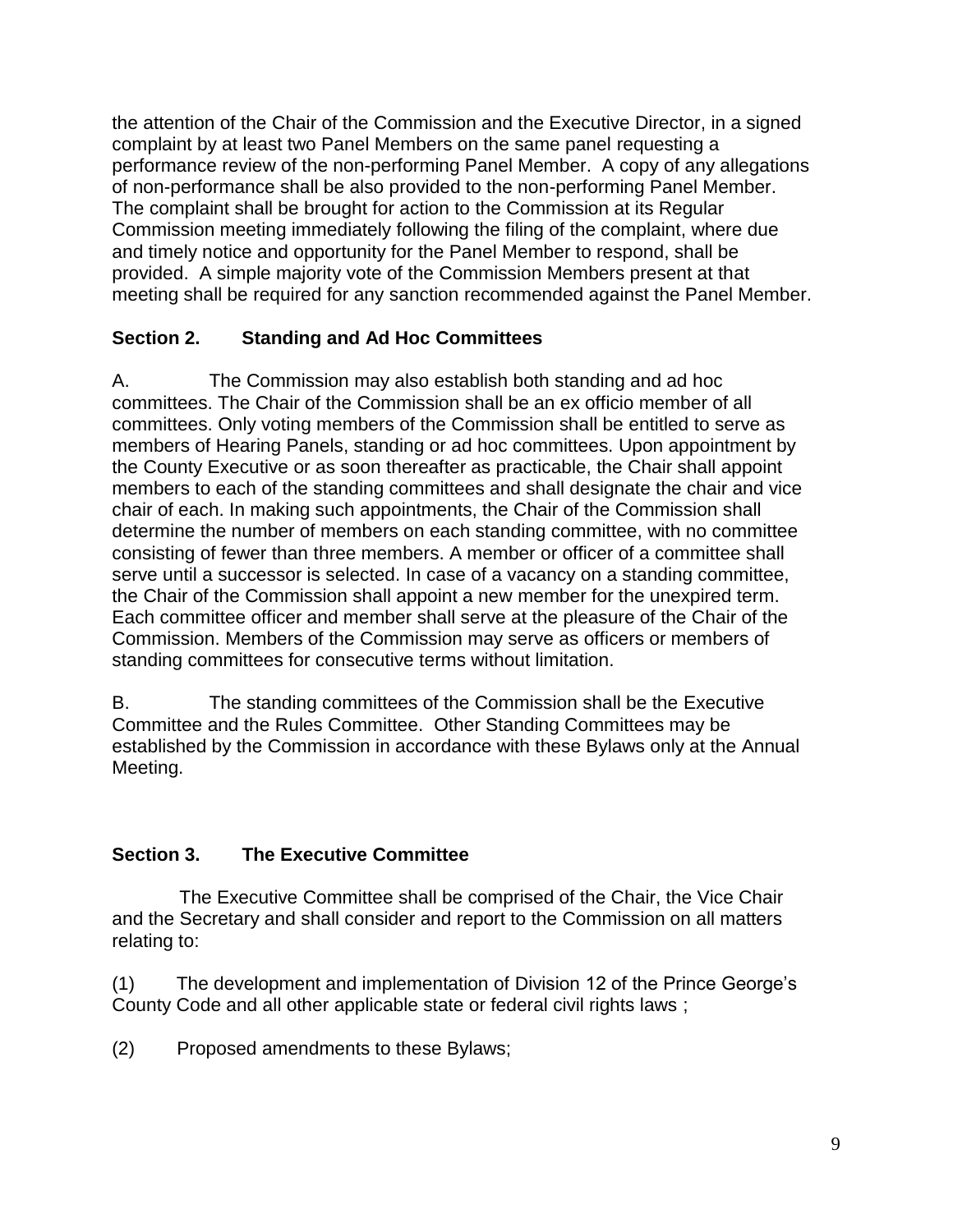(3) Assignment and conduct of the Hearing Panels and Committees;

(4) The administration and supervision of the Commission's programs and initiatives; and

(5) Any other matter relating to civil rights enforcement policies that may be referred to or brought before the County Executive and County Council by the Chair of the Commission.

#### **Section 4. The Rules Committee**

 The Rules Committee shall consider and report to the Commission on all matters relating to:

(1) The standard operating procedures and rules governing the conduct of Public Hearings; and

(2) The administration of the Attendance Policy for Commissioners, including absences, resignations, removals, etc.;

#### **Section 5. Ad Hoc Committees**

 Ad hoc committees may be created by resolution of the Commission. The members of an ad hoc committee shall be appointed by the Chair of the Commission, who shall also designate the chair of the ad hoc committee. Ad hoc committees shall normally have a life not to exceed one year, unless renewed for a specific additional period by the Commission or the Chair of the Commission.

#### **Section 6. Location of Committee Meetings; Notice of Committee Meetings**

A. A meeting shall be called by the committee chair, who shall, to the maximum extent possible under the circumstances, consult with the Chair of the Commission regarding the date, time, and location of the meeting.

B. Notice of the time and place for each committee meeting shall be given in writing to each committee member no less than five days in advance of such meeting, unless that requirement is waived by unanimous vote of the members of the committee. The Executive Director shall give such other notice as may be appropriate.

C. The notice shall include a meeting agenda. The agenda shall be prepared by the Executive Director in consultation with the chair of the committee. Discussion and actions by the committee shall not be limited to the items in the agenda but may include any business consistent with these Bylaws and the statutory duties and powers of the Commission.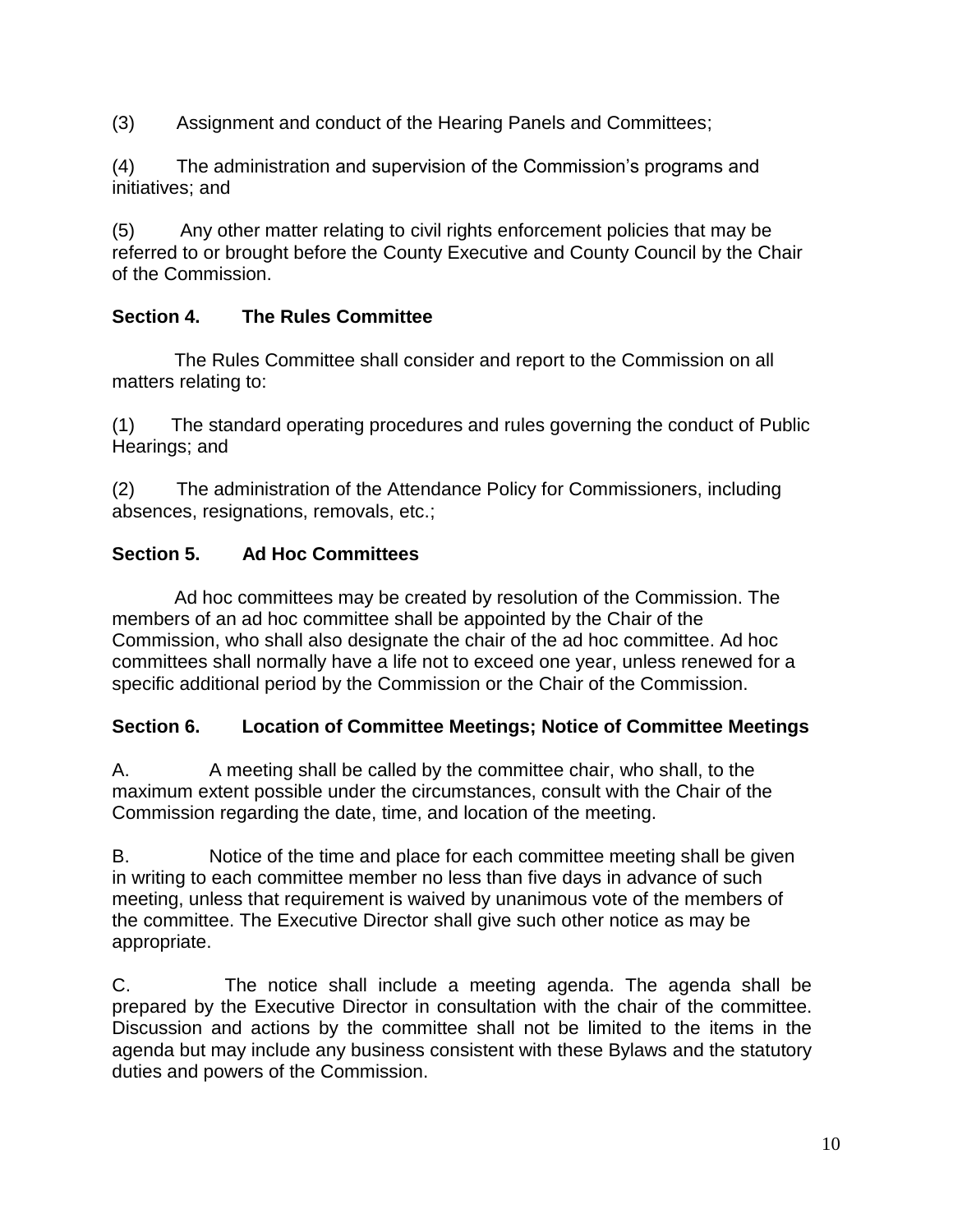## **Section 7. Conduct of Committee Meetings**

A. A majority of the voting members of a committee shall constitute a quorum for the conduct of committee business. The chair of a committee may invite other commission members to the meetings of a committee and, in the absence of a quorum of a committee such commission members may be empowered by the chair of a committee to vote on a particular matter before a committee and otherwise constitute a quorum for the conduct of committee business.

B. All committee meetings shall be conducted in accordance with the Maryland Open Meetings Act (Title 10, Subtitle 5 of the State Government Article, Annotated Code of Maryland). As provided in that law, a committee may meet in executive session in certain enumerated circumstances, provided that the chair of the committee consults (to the maximum extent practicable under the circumstances) with the Chair of the Commission prior to the convening of the executive session.

C. Voting on all matters before the committee shall be by voice vote unless otherwise directed by the chair of the committee. In all cases where a vote is taken, the yeas, nays, and abstentions shall be separately recorded, with the exception of a unanimous vote which may be recorded as such.

D. The transactions of every public committee meeting shall be memorialized, in summary form, and the minutes thereof shall be included in the record of the next regular meeting of the Commission.

#### **Section 8. Records of the Proceedings of Committee Meetings**

Minutes of each committee meeting shall be approved and signed by the chair of the committee and distributed to each committee member before or at the committee's next meeting. Minutes may be amended by vote of the committee at its next meeting. Minutes shall be maintained in a form accessible to the public in the principal offices of the Commission or at such other location as the Commission may from time to time determine. Minutes of an executive session may be reviewed and amended in executive session and are available for public inspection only as provided in the Maryland Open Meetings Act.

#### **ARTICLE VIII**

#### **AMENDMENTS TO THE BYLAWS**

 Only the Executive Committee may propose and draft amendments to the Bylaws, which they may do at anytime for action by the Commission. These Bylaws may be amended only by a two-thirds majority of the full Commission at any regular